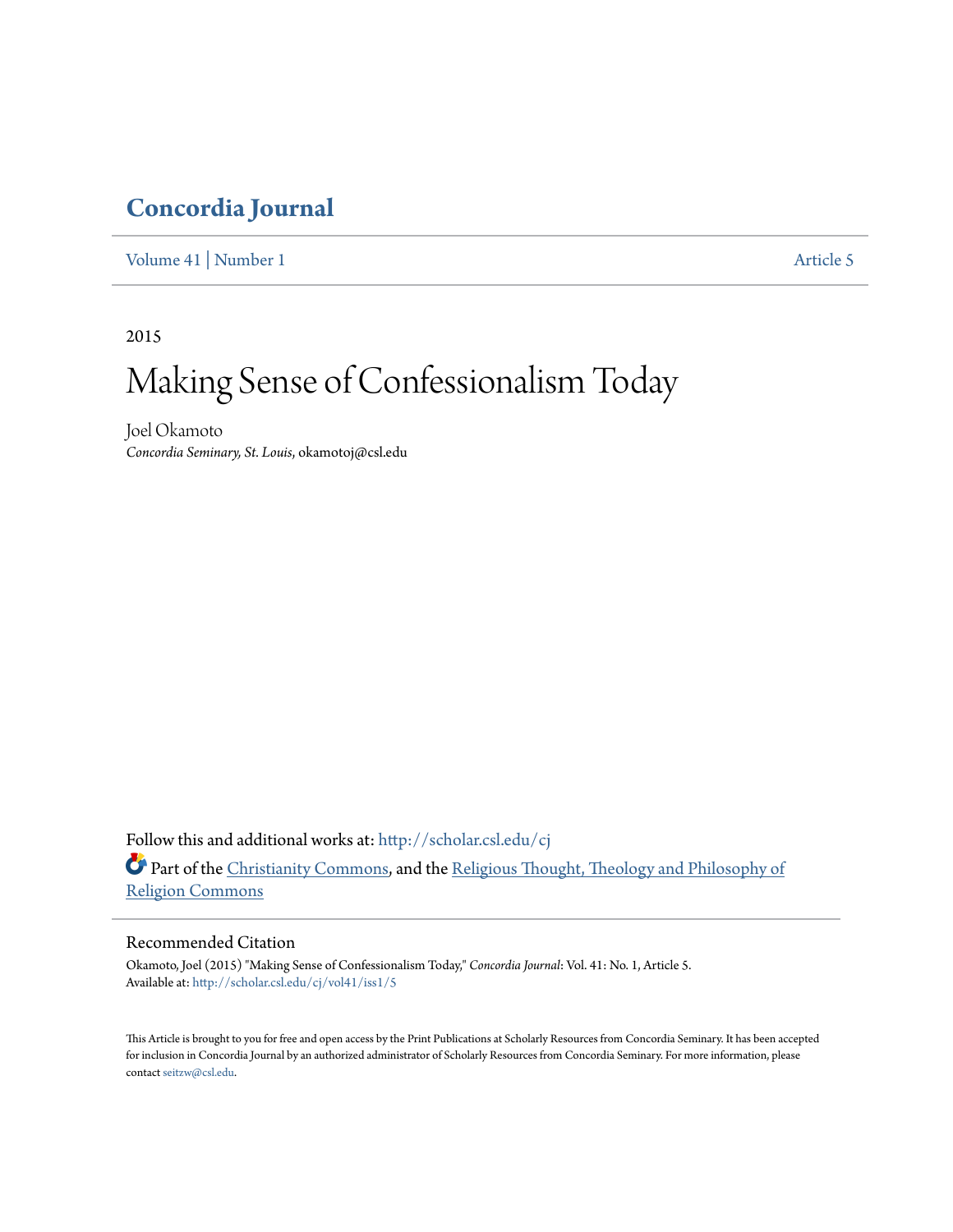# Making Sense of Confessionalism Today

Joel P. Okamoto

# **Confessionalism Today**

Like the Dow Jones Industrial Average, Lutheran confessionalism in the United States has gone up and down. Unlike the Dow, however, confessionalism has experienced more breakdowns than breakthroughs, more conflicts than concords, more reverses than revivals. It is now approaching irrelevance. In a recent study, religious scholar D. G. Hart called Protestant—including Lutheran—confessionalism, "the lost soul of American Protestantism."1 "Lost" also describes confessionalism's place on the usual map of American Christianity. National surveys of religion have categories for conservative evangelicals, mainline Protestants, Roman Catholics, and sometimes Mormons, but nothing corresponding to "confessionalism." Neither did Richard John Neuhaus—who knew Lutheran confessionalism firsthand—when he wrote to American Protestants:

Switch from Presbyterian to Methodist, or start attending the evangelical "megachurch" in the neighboring exurb, and you will raise few eyebrows. People who move from one denomination to another, or from the denominational to the "nondenominational" (which is one of the biggest denominations), are exercising preferences that are so to speak, all in the religious family. Announce that you're taking instruction to become a Catholic, however, and it is likely to prompt sharp questions. Not necessarily hostile questions, mind you, but questions of intense curiosity. Why would you want to join "them"? Catholics in America have always been the religious and, to a significant extent, cultural "other."2

More than this, Lutherans themselves are divided about confessionalism. All Lutherans in the United States acknowledge that the ecumenical creeds and the Lutheran confessions are authoritative. But differences become apparent when we see what this commitment entails. Differences are most apparent on "cultural issues" like sex and sexuality (e.g., ordination of women to the pastoral office and homosexuality) and in questions about corporate worship (e.g., what liturgical orders are confessional?).

The confusion on confessionalism, however, runs deeper. This confusion is evident in the Missouri Synod's *Luther's Small Catechism with Explanation* (the so-called

Joel P. Okamoto occupies the Waldemar and Mary Griesbach Chair in *Systematic Theology and is chair of the department of systematic theology at Concordia Seminary, Saint Louis.*

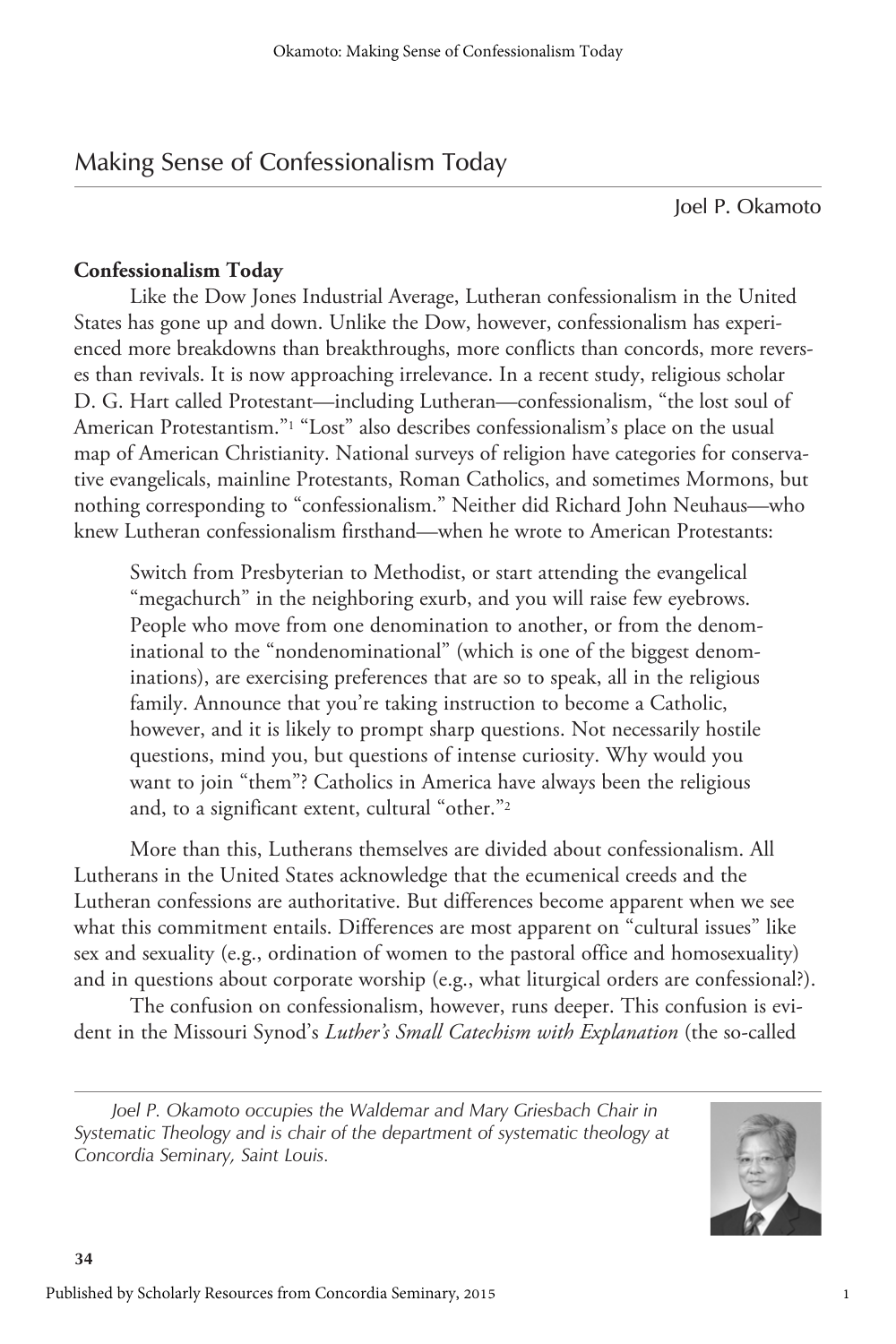Synodical Catechism).3 If anything reflects the depth and seriousness of the church body's confessionalism, it is this elementary text.

So how does it answer, *who is the only true God?* The Synodical Catechism teaches:

The only true God is the triune God: Father, Son, and Holy Spirit, three distinct persons in one divine being (the Holy Trinity).4

One might defend this answer as *doctrinally* correct, but it fails in helping inexperienced, often young, learners to read and hear the Scriptures, and to pray, praise, and give thanks. Not only does a passage like John 3:16 become difficult (who is the "God" who so loved the world?) but even more passages like John 17:3, where Jesus himself prays about "the only true God and Jesus Christ whom thou hast sent," and 1 Corinthians 8:6, where Paul teaches, "But to us there is but one God, the Father . . . and one Lord Jesus Christ." In the same way, this answer confuses rather than helps a child to know what she is doing when she prays: "Dear God . . ." To whom—or to what—is she praying? How should she know?

Turning from God to his Son—*Who is Jesus Christ?*—the Synodical Catechism teaches:

Jesus Christ is "true God, begotten of the Father from eternity, and also true man, born of the Virgin Mary."5

This response fails even to answer the question. Instead of identifying Jesus Christ, the response tells of his personal constitution in two natures.

To complicate matters, this takes place at a time when American society features not only varied Christian traditions and sects, but ancient religions like Hinduism, new religions like Wicca, self-named religions like "Sheilaism," and "none" at all.<sup>6</sup> Now Christians have to be concerned not only about the identity of their god but also the "death of God." As much as at any time in the past thousand years, Christians in the West need to be clear about a great deal, including the identity of their God and of Jesus Christ, his Son. It is little wonder that confessionalism has been called "the lost soul of American Protestantism."

The most serious problems with confessionalism are our own. They are not about how Lutherans are misunderstood or misrepresented or ignored. They are about our own understanding of confessionalism and what it entails. Above all, the problems with confessionalism stem from taking the Confessions for granted.

This is neither a recent development nor a new discovery. Hermann Sasse recognized this in his 1951 essay, "Confession (Confessionalism) and Theology in the Missouri Synod."7 He praised the Missouri Synod as "one of the very few great Lutheran churches which have the courage [to make] the whole Book of Concord her own."8 But he also pointed out that confessionalism was a matter of faith. Therefore, each generation had to ask itself whether it was still Lutheran.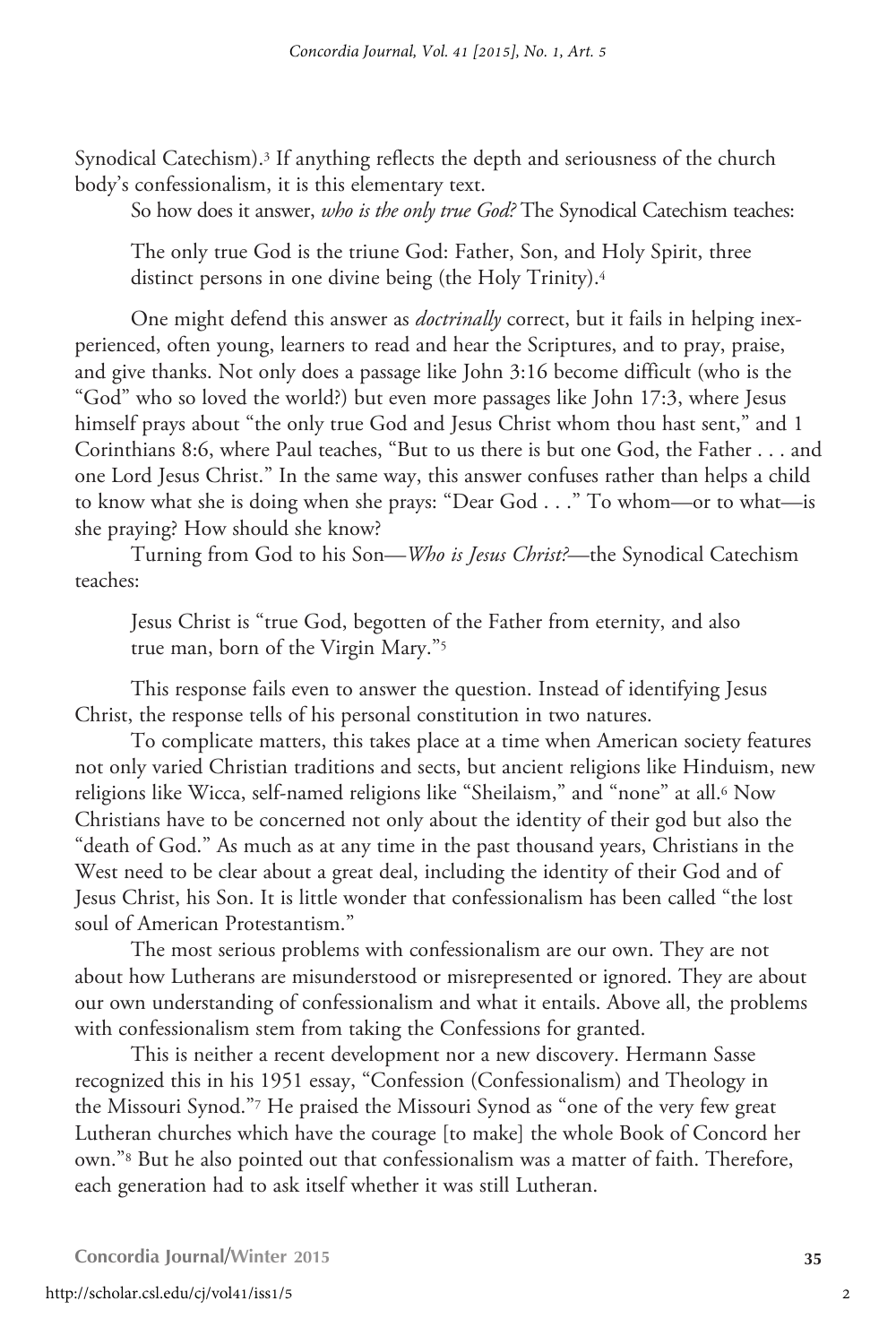It is not the question concerning the strength of the external organization, the constitution, the growth of the congregation, or the school system. Nor is it the question with respect to the position of the Confession as the basis for the message and work of the church. Rather it is the question concerning the strength of the Lutheran faith in the sense of the genuine deep faith of the heart in the saving Gospel. It is the question whether, and to what extent this strongest confessional church of Lutheranism is a truly confessing church, a church in which the Lutheran Confession is not merely held in honor as the confession of the fathers and therefore in force and untouchable, it is the question whether the Confession is the confession of a living faith of the congregation, and therefore the life-principle of the church. It is the question which Missouri, even as every other church, must ask herself in humility and must answer before the face of God: *Are we still Lutheran?*<sup>9</sup>

Sasse's answer was "No." To show this he cited the case of P. E. Kretzmann, who had left the Missouri Synod over the question of church fellowship. Sasse noted how important and far-reaching this question was, because it "concerns the oneness of the church, and of a practice in conformity with this doctrine. For the essence of the Lutheran church becomes manifest in connection with the question, where the limits of church and church fellowship lie."10 But how was it handled? Not in terms of CA VII, but only around the exegesis of Romans 16:17ff. The Confessions played no role. What did this mean for the confessionalism of the Missouri Synod? "Here we must note a fact which at first glance seems hardly believable. *The Lutheran Confessions no longer play the role in the life and in the theological thinking of the Missouri Synod, in fact, of all of American Lutheranism by far which they played during the 19th century.*"11

For Sasse, "The most necessary task . . . is this, that we learn again to read Luther and the Confessions."12 But this counsel presupposed Christendom, a social consensus about God and the Christian Church. Today this consensus is gone. Today our task is larger. We need to think again about what "confessionalism" means and how to make sense of it for our current situation.

For this, I propose that we think of "confessionalism" as understanding our identity and life as Christians in terms of the confession "Jesus is Lord." This idea of confessionalism roots in something simple and basic: hearing and believing the gospel that gives rise to this confession of faith. This idea allows us both to articulate our accepted doctrines and practices in an organic, intuitive way and also to give clear guidance for articulating or testing other positions along the same confessional lines.

# **What Is "Confessionalism"?**

**36**

To orient ourselves, let us consider a typical explanation of the Lutheran church coming from the time that Sasse was writing about confessionalism:

*The Lutheran Church is a confessional Church*. Everybody who knows anything about us is aware that our Church must be classified as a confessional one. What does that mean? It means that in our Church we have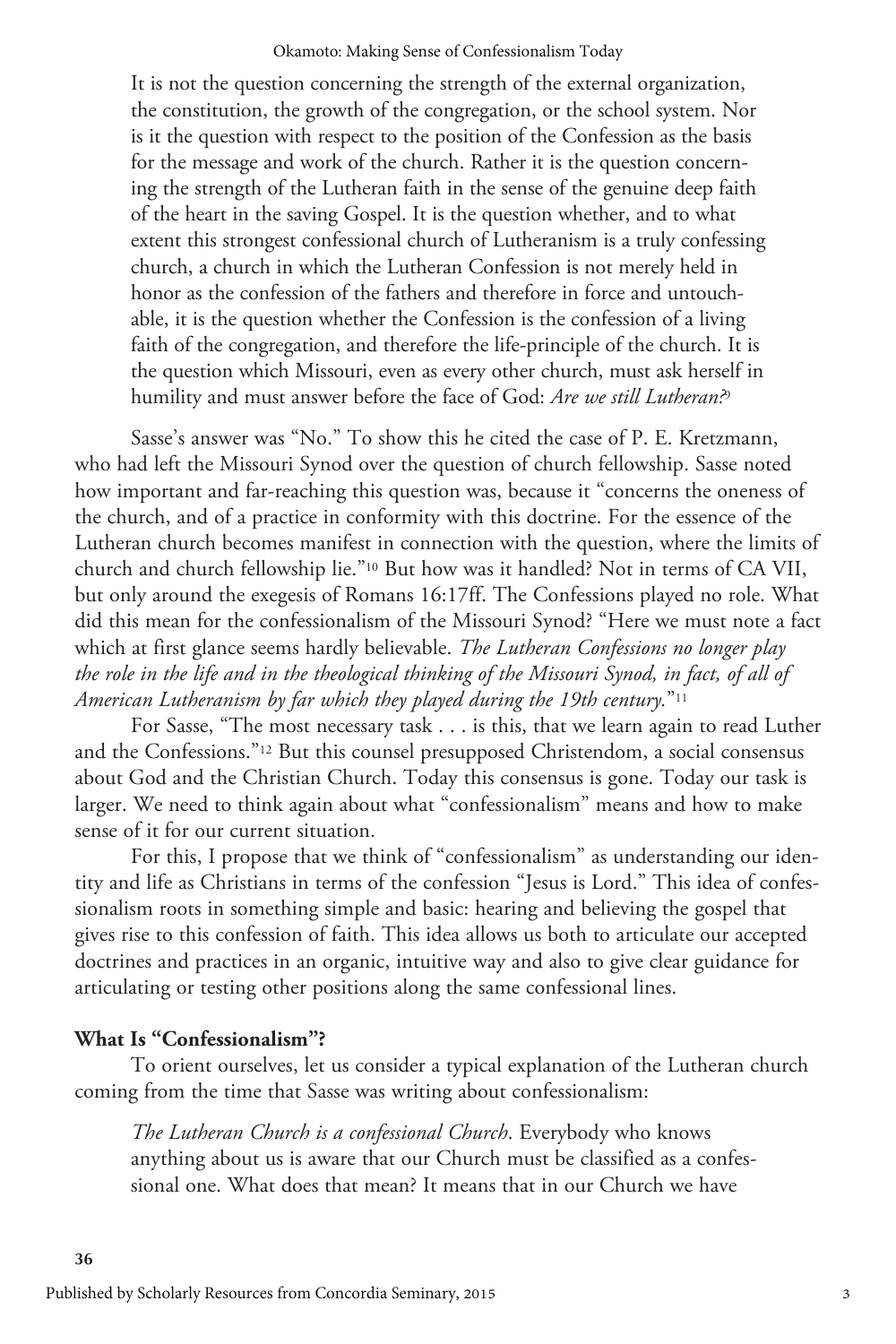confessions, or standards, or symbolical books, in which we set forth our faith and by which hence we are guided.<sup>13</sup>

Following this, we could define "confessionalism" as *understanding Christian identity and life in terms of these confessional documents.* 

The idea of confessionalism, however, should be more secure. This one relies on documents that take us back only to the sixteenth century, not to the first century. They take us back only to Luther, Melanchthon, Andreae, and Chemnitz, not to Peter, John, Paul, and the Lord Jesus Christ. These documents are exactly what we need to *describe* Lutheran confessionalism, but not to *define* it. In today's situation, we need something more secure, something more fully catholic.

Specific *confessional documents* are unquestionably important, but none of them is essential to being Christian. *Confession of faith*, however, is both natural and essential to being Christian. Confession is natural in that it arises as a matter of course. Confessing Jesus arises from encountering him and believing in him, as Peter did (Mt 16:16). Confessing Jesus arises also from encountering those who question Jesus' presence, authority, word, and work, as Peter also did (Acts 4:8–12). Confession is essential in the way Paul had in mind when he wrote: "If you confess [ $\Box$ μολογήσ $\Box$ ς] with your mouth that Jesus is Lord and believe in your heart that God raised him from the dead, you will be saved" (Rom 10:9 ESV). Because confession is so clearly part of the Christian existence, viewing the Christian way of life in terms of confession—which is to say, adopting a confessional perspective—is natural for Christians.

We cannot settle, however, for the purely *formal* definition we would get were we simply to substitute "confession of faith" for "confessional documents." Such a definition lacks any concrete content, so it could never get us to distinguish a truly confessional understanding of worship or explain a truly confessional position on justification. We need a *particular* Christian confession of faith.

One candidate is the confession of Jesus Christ as the Son of God. This follows Peter's confession, "You are the Christ, the Son of the living God" (Mt 16:16) and also the testimony of John in his gospel: "These are written that you may believe that Jesus is the Christ, the Son of God." (Jn 20:31). But I suggest the confession "Jesus is Lord." Either confession will work. "Jesus is Lord," however, fits several important New Testament formulae (e.g., Rom 10:9; Phil 2:11; 1 Cor 8:6; 1 Cor 12:3; 2 Cor 13:14), and also the ecumenical creeds and Lutheran confessions. The Apostles' Creed confesses "And in Jesus Christ our Lord," while the Niceno-Constantinopolitan (or Nicene) Creed confesses, "And in one Lord Jesus Christ." Similarly both the Small and Large Catechisms teach that Jesus Christ is "Lord" under the Second Article.

And so we will define confessionalism as *Christian identity and life understood in terms of the confession "Jesus is Lord."* This means that confessionalism answers questions such as "What is a Christian?" "What does it mean to be Christian?" and "Where do we find Christians?" in terms of confessing Jesus is Lord.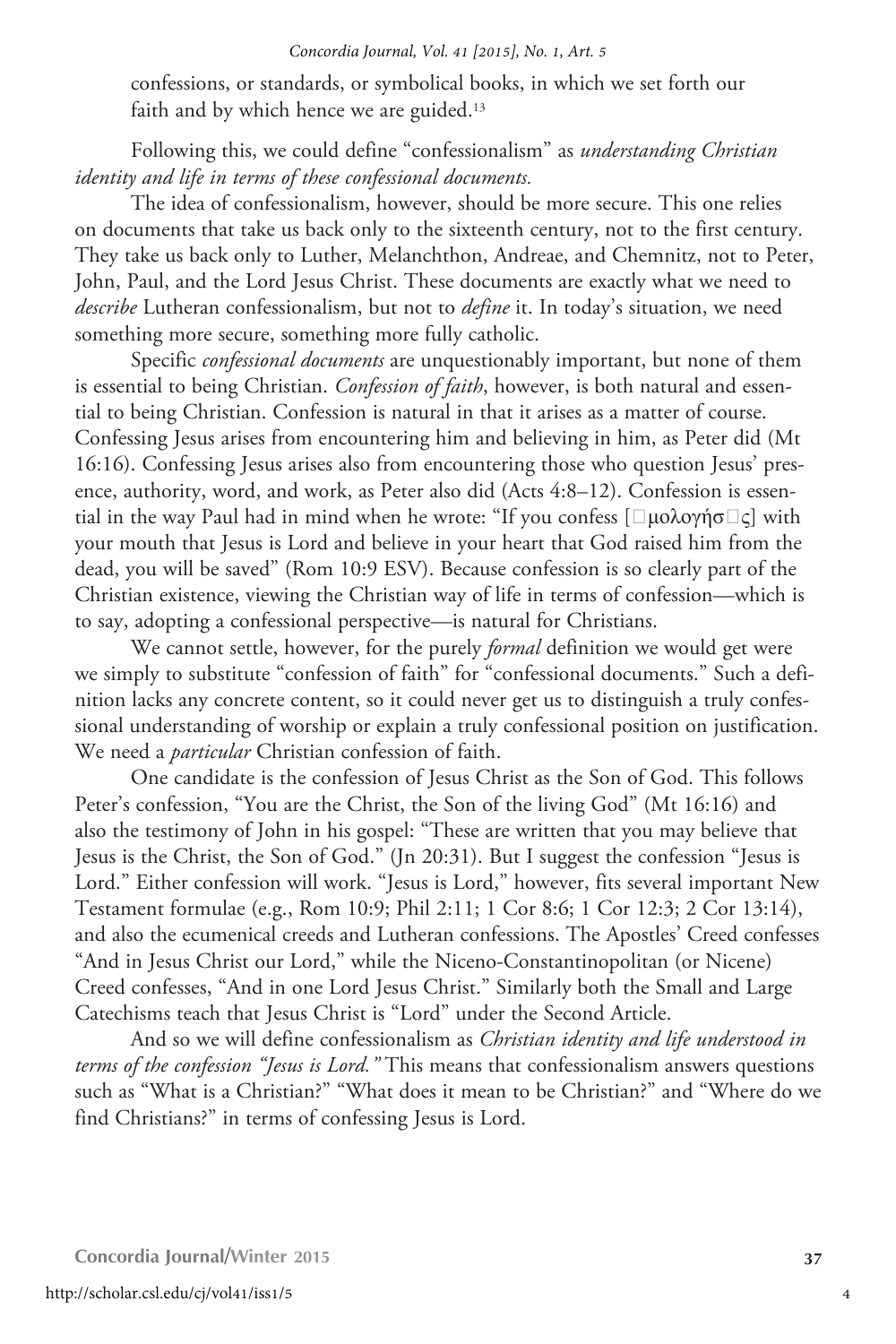# **"Confessionalism" and the Creeds and Confessions of the Church**

This conception of confessionalism roots it in something simple and essential. If someone were to demand the Lutheran Confession in ten words or less, you have seven to spare: "Jesus is Lord."

Put like this, no one can deny or criticize confessionalism, but put like this, Lutheran confessionalism is merely a particular definition of "Christianity." This is actually not trivial, because we certainly would want to claim that a specifically Lutheran confessionalism is nothing but "mere Christianity," to borrow from C. S. Lewis. It is, however, much more fully elaborated than simply "Jesus is Lord." We should not beg the question by asserting the catholicity of our confession. We should justify the claim, because, in the end, we should want to be ourselves confident and to show others confidently that our confessionalism is nothing other than a right way of being Christian. To do this, we should concern ourselves primarily with showing why and how anyone should embrace the creeds and confessions.

This task calls for explaining the way the confession developed in the creeds and confessions theologically rather than historically. This procedure is not difficult. It amounts to asking how the confession that Jesus is Lord arose in the first place, and asking whether those actions make sense of the creeds and confessions. But this procedure is often overlooked, because we usually and for good reasons trace their development in terms of questions, errors, and controversies. The Nicene Creed is usually associated with the Arian controversy, the Augsburg Confession with abuses and errors of the Roman Church, and the Formula with intra-Lutheran debates. The historical development is necessary for understanding and confessing the faith today, but focus on it means attention especially on the debated topics, not on the faith as a whole. In today's situation, we need to show not simply how the Nicene and Athanasian Creeds are right about God, but more importantly how they are right about everything. This task calls for explaining their theological development.

The confession that Jesus is Lord arose from the preaching of the gospel itself. This preaching proclaims the coming of Jesus Christ to announce and to establish the reign of God. This understanding derives directly from the synoptic gospels and the Acts of the Apostles, and is reflected in Paul's letter to the Romans:

For Christ is the end of the law for righteousness to everyone who believes. For Moses writes about the righteousness that is based on the law, that the person who does the commandments shall live by them. But the righteousness based on faith says, "Do not say in your heart, 'Who will ascend into heaven?'" (that is, to bring Christ down) or "Who will descend into the abyss?'" (that is, to bring Christ up from the dead). But what does it say? "The word is near you, in your mouth and in your heart" (that is, the word of faith that we proclaim); because, if you confess with your lips that Jesus is Lord and believe in your heart that God raised him from the dead, you will be saved. For with his heart one believes and is justified, and with the mouth he confesses is saved. For the Scripture says,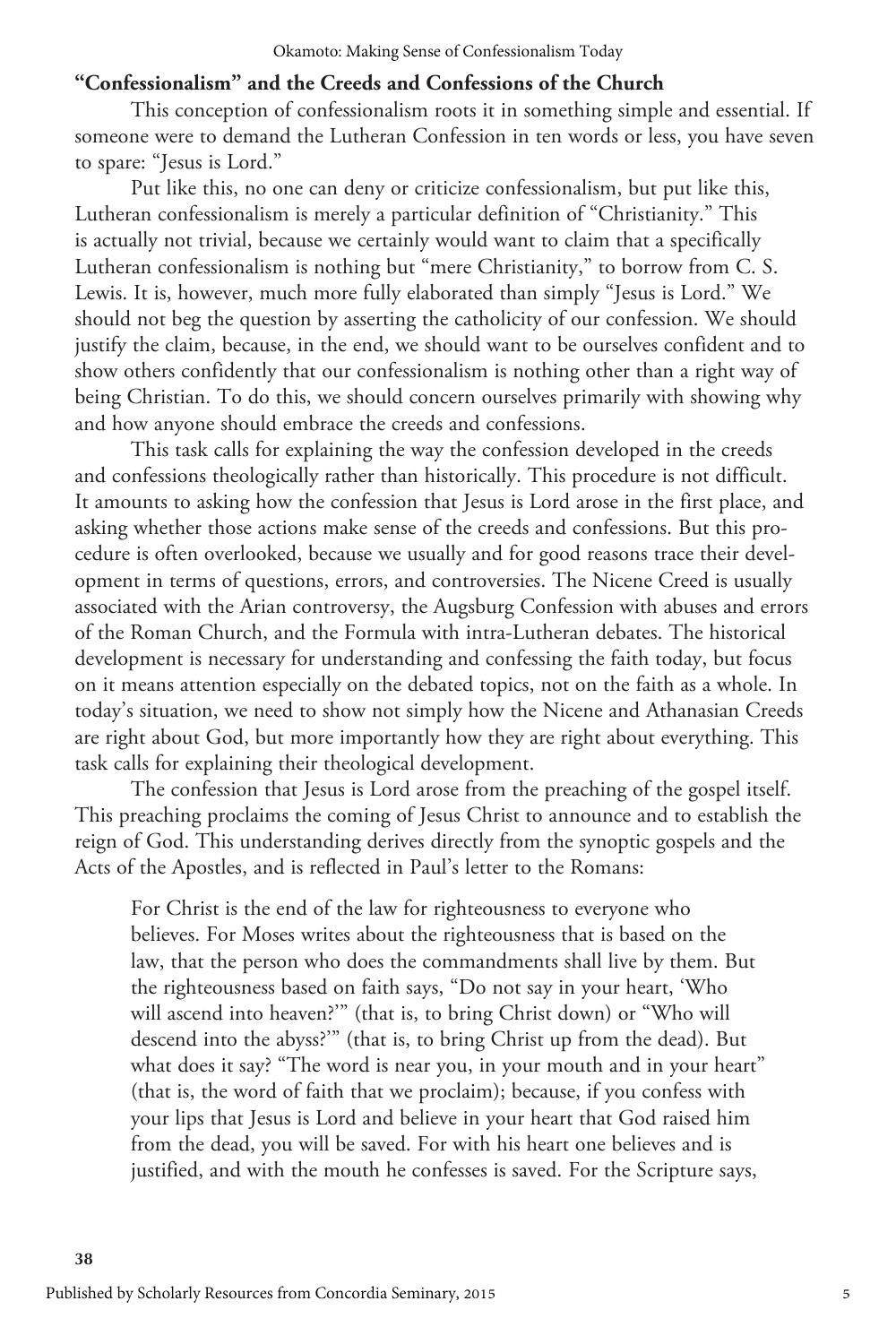"Everyone who believes in him will not be put to shame." For there is no distinction between Jew and Greek; the same Lord is Lord of all, bestowing his riches on all who call on him. For "everyone who calls on the name of the Lord will be saved."

But how are they to call on him in whom they have not believed? And how are they to believe in him of whom they have never heard? And how are they to hear without someone preaching? And how are they to preach unless they are sent? As it is written, "How beautiful are the feet of those who preach good news!" But they have not all obeyed the gospel. For Isaiah says, "Lord, who has believed what he has heard from us?" So faith comes from hearing, and hearing through the word of Christ (Rom 10:4–17 ESV).

We can see readily that this explanation works by examining the ecumenical creeds. All of them explicitly confess Jesus as Lord, and all of them relate his return to judge the living and the dead. The Nicene Creed also confesses "there will be no end to his kingdom." In addition, each assumes the same account of God and creation, and each relates key features of this account (admittedly in varying degrees of completeness). The Apostles' Creed confesses the Lord Jesus Christ and spells out basic features of the Christian story—creation; Christ's conception, birth, death, resurrection, and return; and the Spirit and the life of the church—and it identifies the God of Jesus Christ and the Holy Spirit. The Nicene Creed does the same, and it also spells out some implications of calling Jesus "the Son of God" and also implications about the Holy Spirit. The Athanasian Creed confesses Christ's suffering and death, resurrection, ascension, return, and final judgment, and it goes into still more detail about the nature and relationship of the Father, the Son, and the Holy Spirit—the Trinity—and about the Incarnation.

All of these features are consistent with and readily arise from the gospel. The gospel proclaims and teaches that God the Creator sent his Son, Jesus Christ, to announce and establish his reign over all things, and to call God's chosen people to repent and follow him. For this reason he was crucified. But God raised him from the dead and exalted him in the heavens. In the present, Christ continues to be proclaimed and to act in the power of the Holy Spirit through the one holy Church. And on the last day, Christ will return to judge the living and the dead and whose reign will be everlasting. This gospel naturally raises questions about the relationship of the one God, Jesus Christ, his Son, and the Holy Spirit, from which comes the doctrine of the Trinity, and also about Jesus Christ's personal constitution, from which comes the doctrine of the Incarnation.

The key question for a specifically Lutheran confessionalism is whether the same explanation about confession arising from the gospel that proclaims Jesus as Lord applies also to the Lutheran confessions. Giving answer is more complicated for three reasons: 1) The Book of Concord is not a single coherent text but consists of several diverse documents. 2) Much of it is devoted to controversies and confusions of its own time. 3) The confessions are much more elaborate. But we can justify in principle, if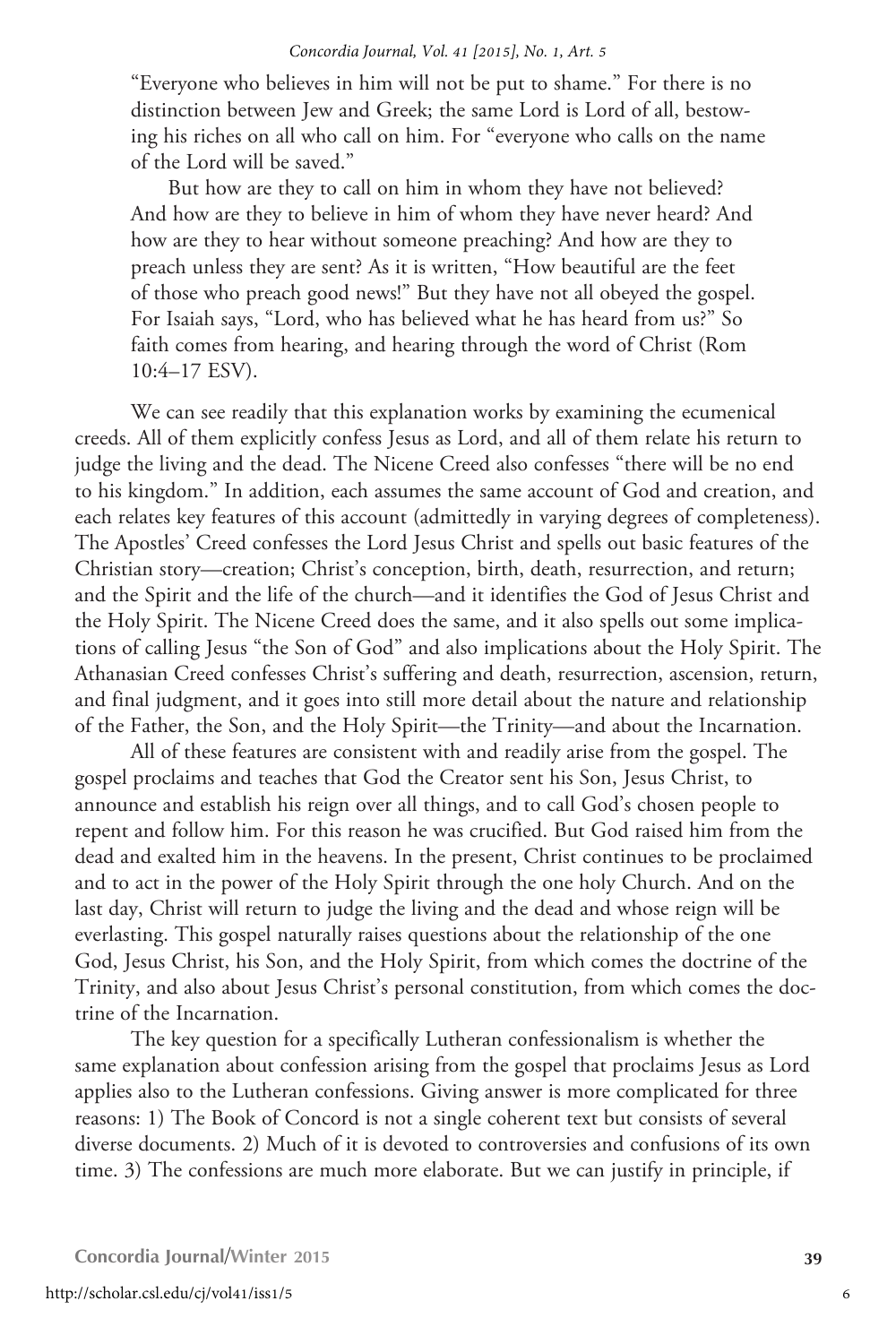not in every detail, the account of Lutheran confessionalism proposed here by considering whether we can explain the *doctrinal* claims of the Augsburg Confession in the same way as we explained "Jesus is Lord" and the ecumenical creeds. This is because the Book of Concord itself regards the Augsburg Confession as the Lutheran "Symbol" and the primary Lutheran confession of faith.14 Moreover, we can simplify matters further by focusing on the first part of the Augsburg Confession, which contains a summary of preaching and teaching.15

But before starting we should acknowledge that this procedure is appropriate. The Preface to the Book of Concord shows us that the confessors regarded the Reformation as an event in salvation history and the Augsburg Confession as a response to the gospel and the saving word:

In these last days of this transitory world the Almighty God, out of his immeasurable love, grace, and mercy for the human race, has allowed *the light of his holy gospel and his Word that alone grants salvation* to appear and shine forth purely, unalloyed and unadulterated out of the superstitious, papistic darkness for the German nation, our beloved fatherland. As a result, a short confession was assembled out of the divine, apostolic, and prophetic Scripture. In 1530 at the Diet of Augsburg it was presented in both German and Latin to the former Emperor of most praiseworthy memory, Charles V, by our pious and Christian predecessors; it was set forth for all estates of the Empire and was disseminated and has resounded publicly through all Christendom in the whole wide world.16

Like the ecumenical creeds, the Augsburg Confession confesses "the Lord Christ" and relates key features of the Christian story: God as Creator; the birth, death, resurrection, and return of Christ; and the Holy Spirit, the Church, the means of grace, and the last day. But like the whole Book of Concord, the Augsburg Confession is significantly more detailed than the ecumenical creeds. Even if we restrict ourselves to the doctrinal articles (I–XXI), which work from God (I) and Christ (III) to the last day (XVII), we still find it makes claims about sin, justification, good works, the Church and her life (means of grace, orders, rites), and civil government. To be sure, because of historical circumstances, we should not expect our theological articulation to fit exactly the articulation of the Augsburg Confession. But it should be close in explicit content, and consistent in any case. Moreover, the articulation of different claims should show clear connections between the different articles.

Where do we begin? Obviously, it should be justification (CA IV). The gospel teaches that all authority and judgment (Mt 28:18; Jn 5:19–28), including the authority to forgive sins (Mt 9:2–8; Jn 20:21–23), has been given to Jesus Christ, and that he will return to judge the living and the dead. Authority of this scope makes Jesus "Lord." Authority of this scope also puts every human creature on notice: their standing before God is no matter of their efforts, merits, or intentions, because their justification before God depends entirely on Jesus Christ. We see this authority play out when Peter proclaimed the gospel of Jesus Christ on Pentecost (Acts 2:14–41). After recounting who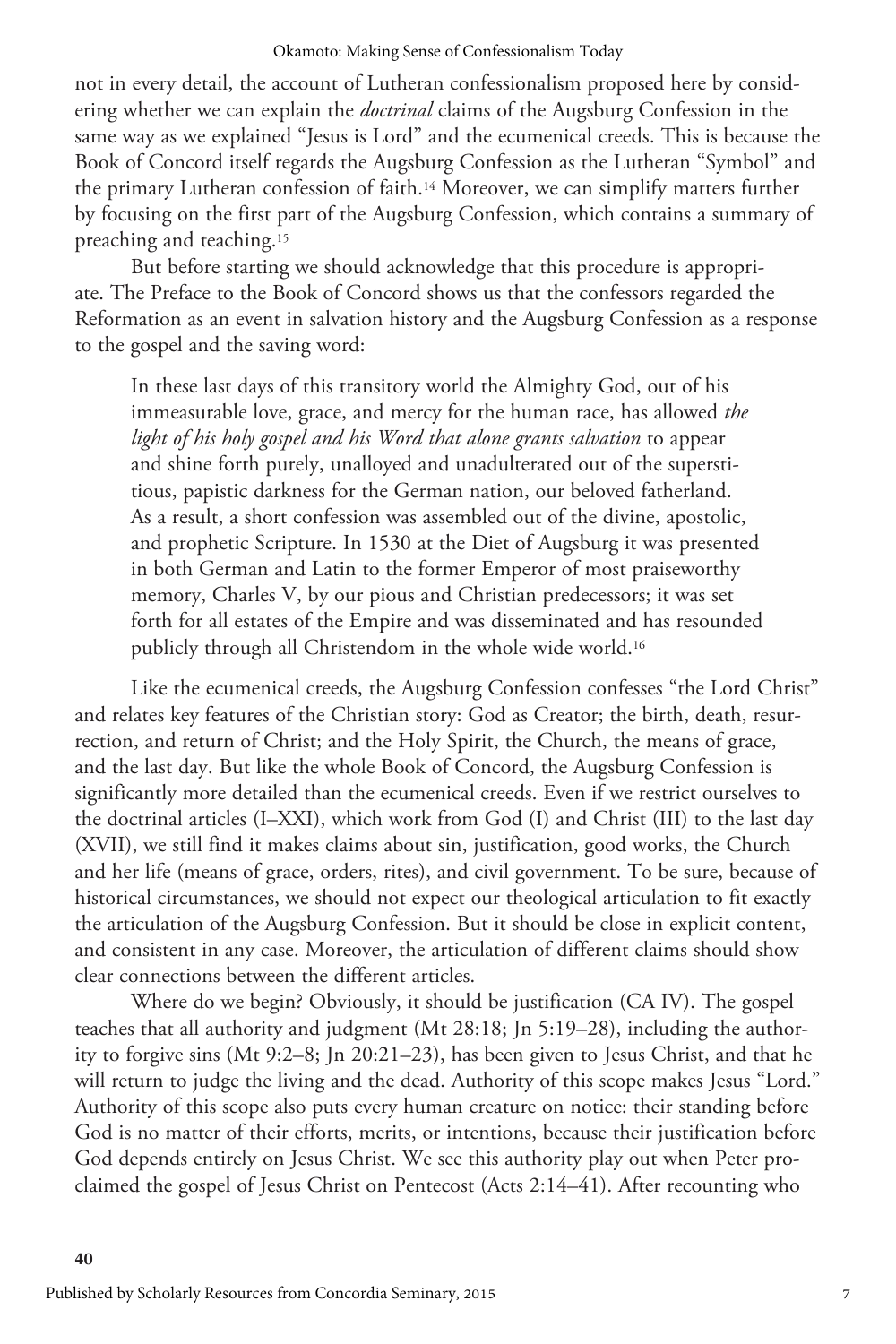Jesus was and what he had done, Peter declared to the crowds that God had raised Jesus from the death they had perpetrated and made him Lord and Christ. The news strikes his hearers hard, because they know that when he returns, they will be among the first he will destroy. So they ask how they might be saved. Peter proclaims repentance and forgiveness through baptism in Jesus's name. Thousands believe the message and are baptized. This, of course, was only the beginning. The same message about Christ crucified and raised was proclaimed and continues to be proclaimed, and on that account repentance for the forgiveness of sins has been proclaimed in his name to all nations (Lk 24:47). And through this "it [comes] to pass that everyone who calls upon the name of the Lord shall be saved" (Acts 2:21 ESV, quoting Joel 2:32). And we learn from this that if we ask about how one is justified, that it must be solely by grace. If Jesus is Lord and all authority is his, then one's righteousness depends entirely on him.

From this point, everything else unfolds quickly and easily. The bare truth about justification by grace comforts no one, because it renders one completely passive. The crowds on Pentecost knew they were passive—they had nowhere to run and no excuses to offer—and so they feared the wrath of the Lord and sought to be saved. More generally, the idea that one is completely passive in justification is in itself not gracious, as the concept of election clearly illustrates. It is so difficult that it compels people to explain it away (e.g., synergism) or to deny it altogether. Their rejection, however, reveals their innate sinfulness, that is, their innate lack of fear and trust in God—which justifies the Confession's positions on sin as a condition and on the will as captive without God (CA II, XVIII). Neither bad theology nor unbelief can reconcile sinners to God. Only the preaching of grace in the Word and by the administration of sacraments can do this, because they are means by which God gives faith by the Holy Spirit (CA V). They give faith, however, not by infusion but by being words and signs of God's gracious favor that Jesus Christ by his authority instituted and commanded (CA IX, X, XI, XII). These words and signs of grace, like all promises, awaken and strengthen faith (CA XIII). How are these words spoken and these signs made? By those specially called to speak and act on behalf of the Lord (CA XIV). What are the results? From each of the justified come good works (CA VI, XX). Works cannot justify, but the faith that does justify also produces good deeds. Out of all the justified comes the church, which is the assembly of all who believe in Jesus Christ. Therefore the Church's unity does not depend on humanly devised traditions or rites but simply on the pure preaching of the gospel and the right administration of the sacraments (CA VII, VIII, XV). And although they wait for Christ's return in glory and in the hope of the resurrection of the dead, believers may participate in the civil government, which God has ordained for the present evil age (CA XVI).

Once again, I have not accounted for every feature or accent of the doctrinal articles of the Augsburg Confession. This is because they were composed with particular questions and concerns in mind. They were not developed with our purpose in mind. But in fact we have accounted for nearly everything, and nothing in these articles has been contradicted or made irrelevant. This approach has shown us how to see the Augsburg Confession as an articulation of the confession "Jesus is Lord," and in an intuitive way that shows a unity in the articles of faith.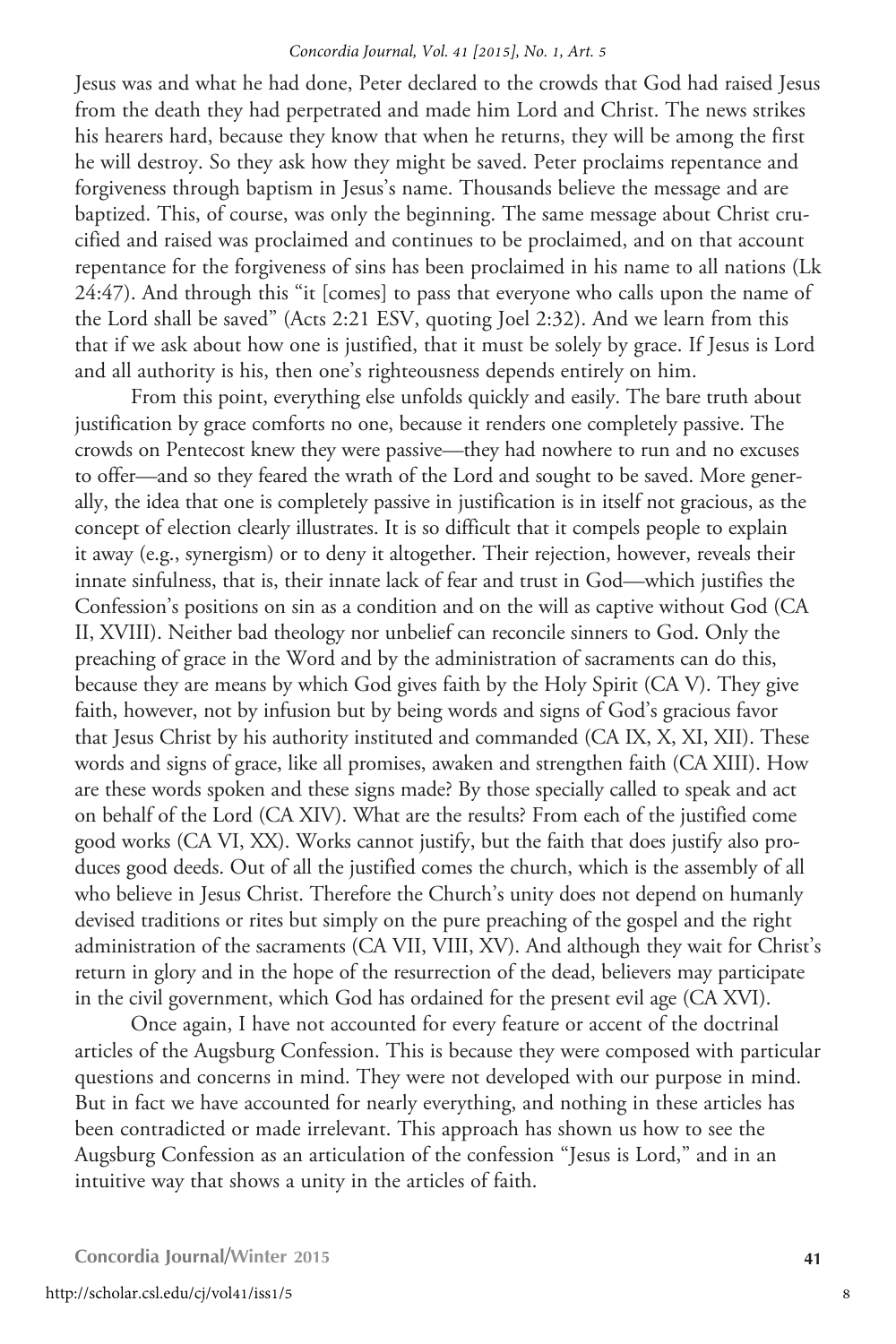## **How Does Confession Work?**

The account of confessionalism I am proposing makes sense of the Creeds and Confessions of the church as they answer such questions as "What is a Christian?" "What does it mean to be Christian?" and "Where do we find Christians?" in terms of the confession "Jesus is Lord." The Creeds and Confessions, however, do more than identify Christians and summarize what they believe and do. They also *regulate* their faith and life. They have a normative function. This normative function bears two often-controversial topics: the confessional principle and confessional subscription. The confessional principle—the idea that churches have the right to demand ministers to pledge themselves and conform their ministries to the confessional documents depends on the confessions *having* normative authority.17 The question of confessional subscription is a closely related question: it asks about the *extent* to which the confessions have normative authority.18 These topics make it important that we explain how confessions are normative.

When one confesses, one declares a commitment. The act of confession is like "stepping forward" or "standing up and being counted." You step forward for a person, and by that act you commit yourself to the person. If he goes down, you go down. You stand up for a person, and by that act you commit yourself to that person. If she goes on, you go on. Similarly, you confess your faith in someone, and by that act you commit yourself to believing in him. If he comes through, you come through.

It is striking that simply by the act of confession—by saying certain words—you do something. Those who utter the sentence: "I confess that Jesus is Lord" have confessed. Those people have by their confession committed themselves to Jesus Christ. Confessors commit themselves to Jesus Christ, putting themselves under his disposal, and positioning themselves in a certain way against everybody else. Christ had called for precisely this when he said, "Everyone who confesses me before men, I also will confess before my Father" (Mt 10:32), just as Paul also had in mind when he said, "If you confess with your mouth that Jesus is Lord . . ." (Rom 10:9). To borrow from the Small Catechism on Jesus the Lord, one confesses "that I may belong to him, live under him in his kingdom, and serve him in eternal righteousness, innocence, and blessedness."19 Christians today and in every age do so by the very act of confession.

But how can mere words do this? Confession is an example of what philosopher J. L. Austin calls a "performative."20 According to Austin, performatives "all will have, as it happens, humdrum verbs in the first person singular present indicative active. Utterances can be found, satisfying these conditions, yet such that: A. they do not 'describe' or 'report' or constate [sic] anything at all, are not 'true or false'; and B. the uttering of the sentence is, or is a part of, the doing of an action, which again would not normally be described as, or as 'just', saying something."21

Some examples of what Austin called "explicit" performative sentences include:<sup>22</sup> I promise to take out the trash. I bet five dollars that "Goofy" will win the race. I order you to leave the room.

What happens when people utter these sentences? They are promising to take out the trash; they are betting five dollars on a race; they are ordering someone to leave.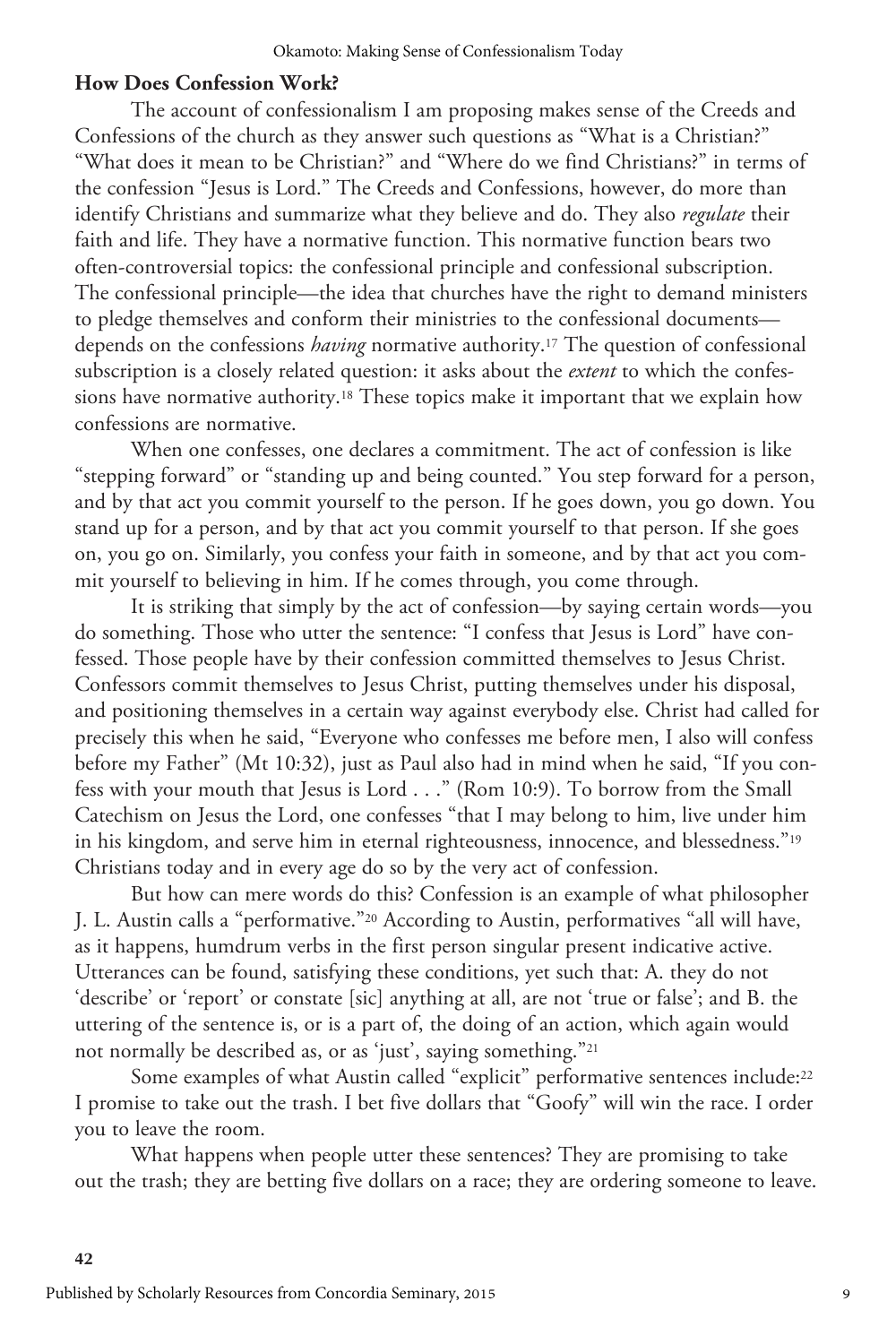They are not, by contrast, describing a promise, reporting a bet, or recounting an order. They are doing those things. As Austin puts it, "There is something which is *at the moment of uttering being done by the person uttering*."23

Confession works in the same way. When people utter the sentence, "I confess that Jesus is Lord," they are confessing. They are not stating a fact about Jesus. They are enacting a commitment by speaking. By making the confession, you bind yourself to what you confess. This is how confession has normative force.

But what about confessional documents? It is one thing to say that uttering "I confess that Jesus is Lord" and other sentences of first person singular present indicative active are confessions and therefore binding and normative. It is quite another to maintain the same force on entire documents, especially when they are not composed entirely or even mostly in such sentences. Can we account for this?

We can in two ways. First, we should know that performatives need not be in the first person singular present indicative active. For instance, performative sentences can use plural verbs: *We pledge our lives, our fortunes, and our sacred honor.* They also can be rendered in the passive voice: *Passengers are hereby advised that all flights to Phoenix have been cancelled.* And a performative can be constructed by adding a separate operative clause or sentence: *I'll come to see you next week, and that's a promise.*<sup>24</sup>

This last construction is most relevant for us, because it shows how entire documents can be made confessions in the strict sense being proposed. We see precisely this construction in the final words of the preface of the Augsburg Confession: As we herewith make public witness and appeal. This is our confession and that of our people, article by article, as follows.<sup>25</sup> This is what we hereby also publicly declare.<sup>26</sup>

Second, as Austin points out, there is another common way to form a performative: by *signing*, that is, by *subscription*. To use one of Austin's own examples, the performative "I, John Jones, warn you that the bull is dangerous" could be conveyed also by this notice: This bull is dangerous. (Signed) John Jones.27

The Book of Concord does precisely this, but in much greater detail, as befits an official document:

In conclusion, to repeat once again for the last time, we are not minded to manufacture anything new through this work of concord nor to depart in either substance or expression from the divine truth . . . On the contrary, by the grace of the Holy Spirit we intend to persist and remain unanimously in this truth and to regulate all religious controversies and their explanations according to it . . . In testimony whereof we have with united hearts subscribed [*unterschrieben*; subscripsimus] our names hereto and ordered our privy seals impressed thereon.28

There remain important questions about *how* the creeds and confessions are regulative. But those will have to wait.29 At this point let's return to the questions about the confessional principle and confessional subscription.

When Charles Krauth dealt with the confessional principle, his question was whether a church could insist on it. He showed why it could. But our question is dif-

**Concordia Journal**/**Winter 2015 43**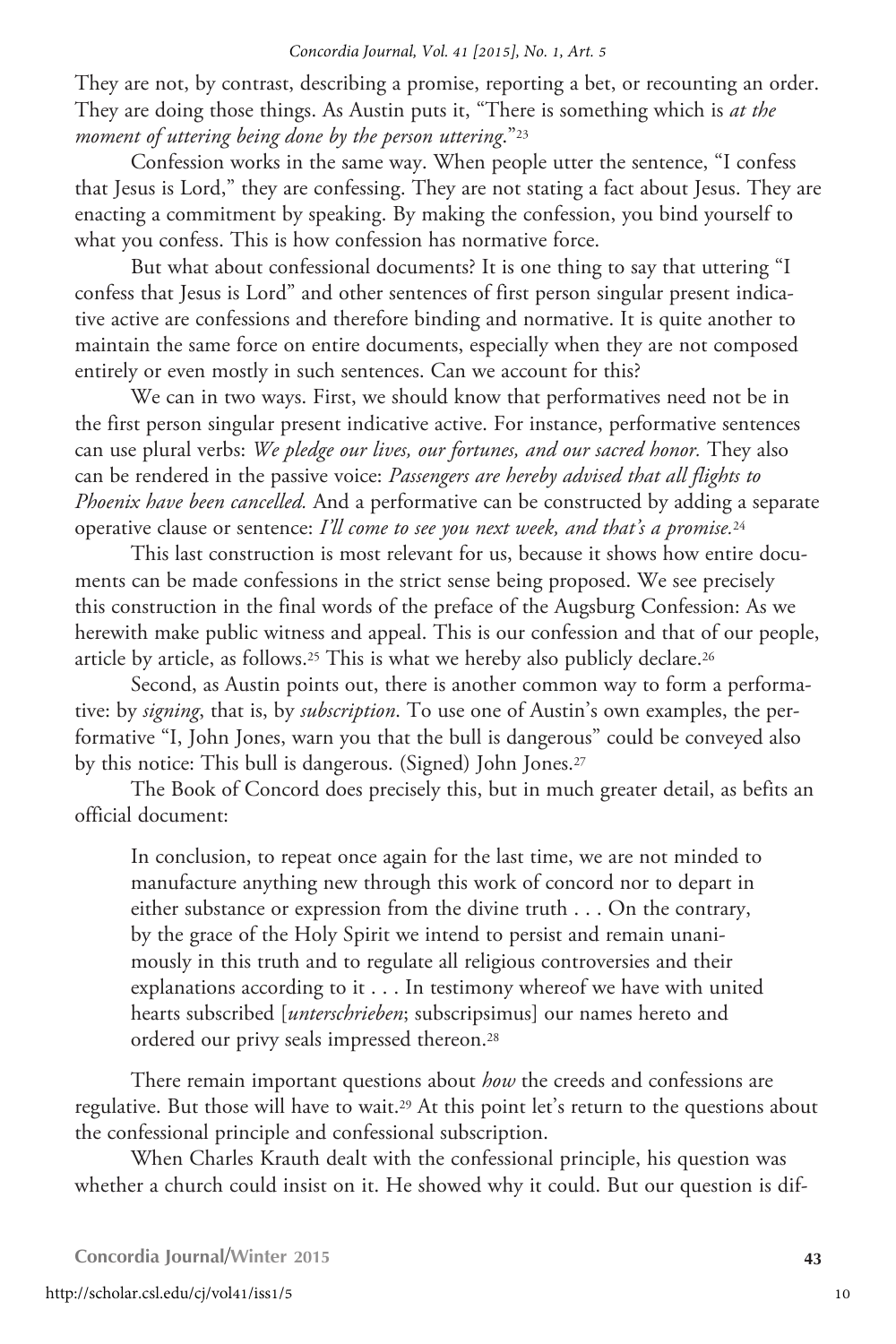ferent: *Should* confessional churches insist on it? We know that they can, but should they? The answer now should be clear: yes, they should. Just as the confession that Jesus is Lord is necessary, and that this confession is binding, so also the creeds and confessions of the church, because they elaborate just this confession, also are necessary and binding. From this the answer about confessional subscription also obtains. *Should* churches insist on an unconditional subscription? Yes, because the creeds and confessions of the church are nothing more and nothing less than ways of confessing that Jesus is Lord.

These views may strike some as more restrictive than the confessional principle and confessional subscription are usually thought of, because they make these questions matters of confession itself rather than practical concern. Such objections are mistaken: matters of confession are matters of practical concern. (The principle is not commutative: matters of practical concern are not necessarily matters of confession.) This proposal does recast the *argument* and restates the *position*, but these issues have always been practical *because* they are confessional. Those who object to these views are objecting to confessing Jesus as Lord, and this confession has practical implications. From the congregations' standpoint, which would want a pastor who doesn't confess Jesus as they do? Similarly, from the pastors' standpoint, who would want to serve a congregation that doesn't confess Jesus as they do?

But for this reason, this approach also may be less liable to using the confessional principle in a restrictive way or confessional subscription legalistically. It asks everyone to track everything back to the basic confession and from there to the gospel. It should forestall a lot of question begging (although promises to that effect are regularly broken!).

# **What Does It Mean To Be Confessional?**

I have proposed that we consider "confessionalism" as understanding our identity and life as Christians in terms of the confession "Jesus is Lord." This proposal roots confessionalism primarily in hearing and believing the gospel that gives rise to this basic Christian confession. Its justification is "theological" in the sense that it makes sense of the creeds and confessions as elaborations of this confession, but it might also be called "evangelical" or "gospel-centered" because I propose that this message, which gives rise to people confessing Jesus as Lord, is also the message that gave rise and is embodied in creeds and confessions. I traced out an admittedly limited justification along these lines with the doctrinal articles of the Augsburg Confession, not only because this is the prime Lutheran confession of faith, but also because the Book of Concord itself presented the Augsburg Confession as a response to God letting the light of the gospel and the saving word appear and shine on them. And I dealt with the concept of confession itself to make sense of the normative character of the creeds and confessions.

But the topic of confessionalism has many ramifications. Along the way I jumped over or stepped around things, like different construals of the current situations, alternative conceptions of confessionalism, and other basic ways to confess our faith. In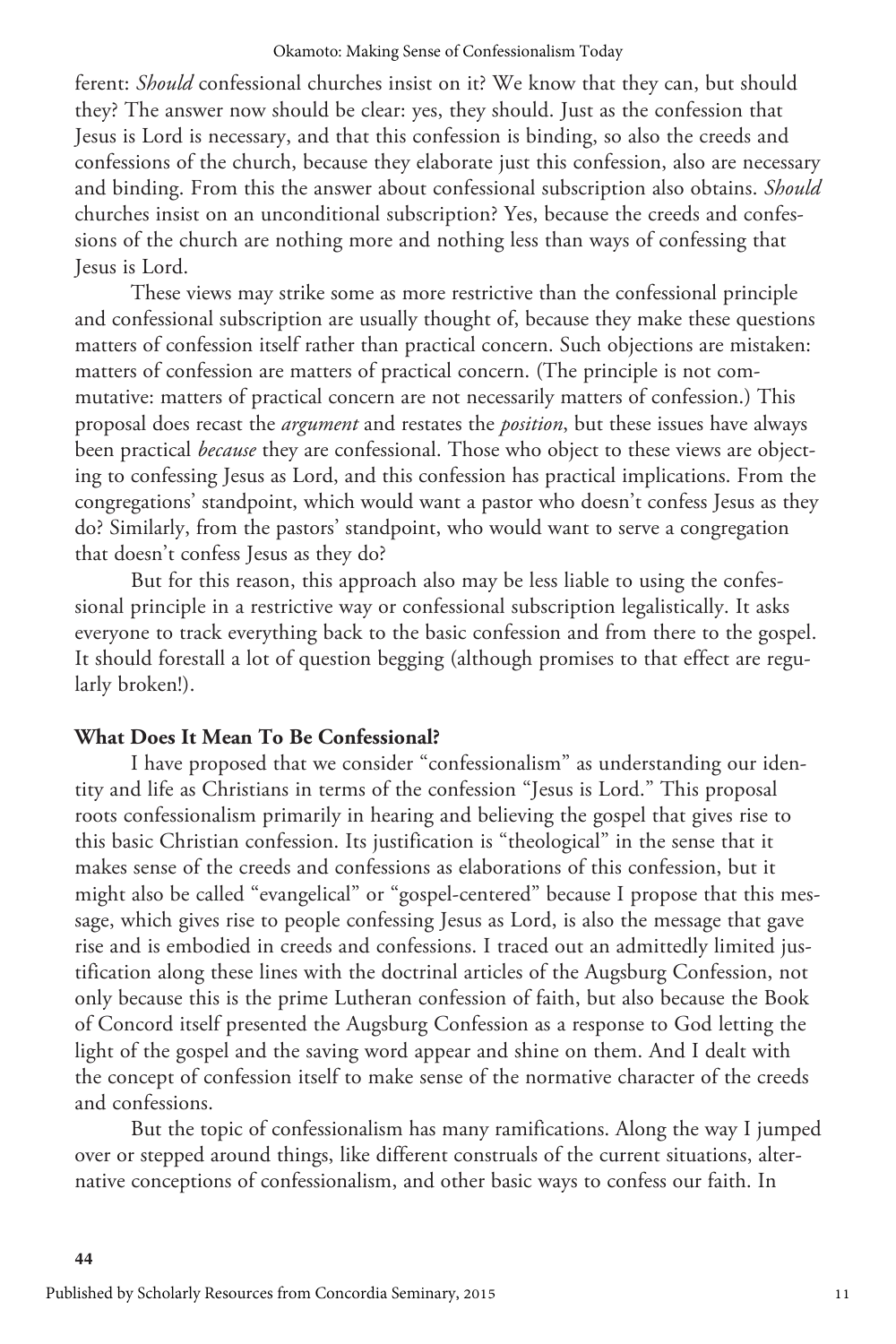front of us there is still much to be seen, discussed, and tried. As mentioned already, we should see *how* the confessions are regulative.

# **Confessionalism Should Be "Caught," Not Just "Taught"**

Recall this explanation of the Lutheran church:

*The Lutheran Church is a confessional Church.* Everybody who knows anything about us is aware that our Church must be classified as a confessional one. What does that mean? It means that in our Church we have confessions, or standards, or symbolical books, in which we set forth our faith and by which hence we are guided.<sup>30</sup>

How would "everybody who knows anything" be aware of this? Not merely because we say so, but because it is so plainly in sight. This kind of knowledge is, as the saying goes, "caught" rather than "taught."

We should hope that "everybody who knows anything about us" today would know that our churches are "confessional." But it is more important that they see what confessionalism is supposed to entail than whether the word comes to mind.

In his time Sasse urged the reading of Luther and the Confessions. Certainly I concur, but in post-Christendom America, we need to do more:

- Diligently preach the gospel in its fullness, not only some of it.
- Faithfully administer the sacraments, which means paying close practical attention to evangelism and baptism, catechesis and the Lord's Supper, pastoral care and absolution.
- • Fully explore the gospel's implications for life, witness, and theological reflection.
- Embody our confession of faith, which means asking "What does the church look like that believes X?"

# **Confessionalism Is Apocalyptic**

My proposal for confessionalism is like every other legitimate candidate in that it purports to be rooted in the gospel that proclaims Jesus as the one whom God called his Son and appointed to rule over all things. Therefore, along with every other proposal, it must be said that confessionalism is apocalyptic, because the gospel is apocalyptic: it announces that the world as we know it is coming to an end and no one can escape. The confessional church preaches repentance, and she stakes everything on God's grace, because it is God who is coming.

# **Hermeneutics**

In "Toward a Hermeneutics of the Lutheran Confessions," Charles Arand argues, "the debate over the interpretation of the confessions today is, in fact, a debate over which texts or contexts should be used in order to interpret the confessions."<sup>31</sup> But these debates are interminable, because different parties work with different premises.32 So it makes no sense to wait out the conversation.

**Concordia Journal**/**Winter 2015 45**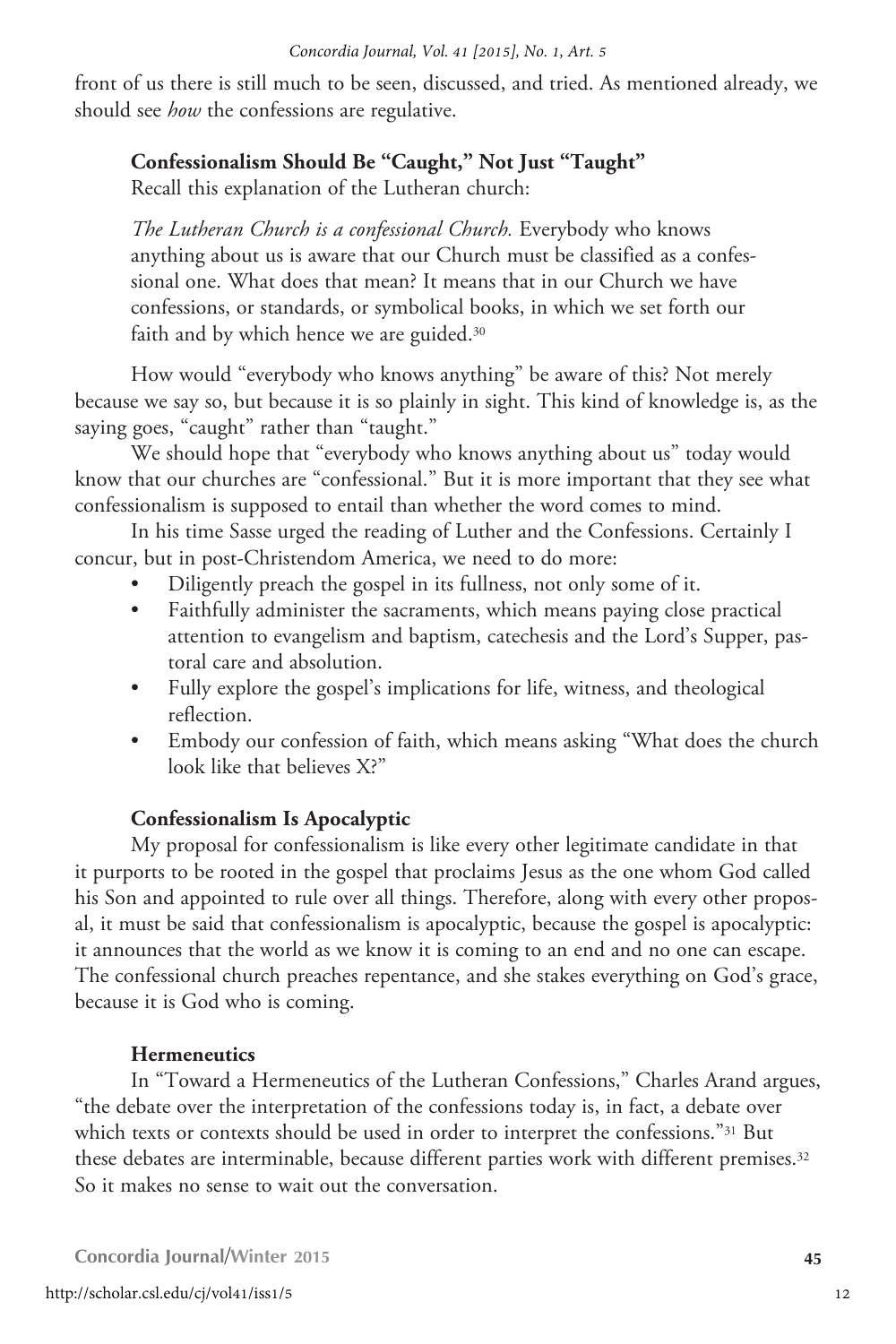My own proposal ignores all such debates. But waiting it out does not mean sitting it out. Obviously this confessional proposal has an implied but undeveloped hermeneutical proposal, and not only about the creeds and confessions, but also the Scriptures. Following Arand, this hermeneutical proposal could be called "canonical" because it seeks to interpret the confessions in light of the confession "Jesus is Lord" and the gospel that gives rise to the confession. Perhaps this hermeneutic, once more fully developed, will show that this proposal is deeply flawed, but in any case, any evaluation of this proposal and any other proposal for confessionalism has to take up this work and enter the debate over interpretation.

# **Appropriating the Lutheran Confessions for Our Time**

In concluding we recall Sasse once more. He said that "a truly confessing church" is one "in which the Lutheran Confession is not merely held in honor as the confession of the fathers and therefore in force and untouchable."33 Confessionalism means making the confessions one's own. Already I suggested embodying the confessions—asking what it looks like to believe this article or that. "What does the church look like that believes in the doctrine of justification of grace through faith?"

Luther suggested how to do this with his explanations to the articles of the Creed. Following Luther's lead we could account for and explain the confessional articles for our own time. There is an Apology of the Augsburg Confession, and that should remain in force. But there is no reason why there shouldn't be a twenty-firstcentury Apology. This would not be a revision of the canonical Apology (nor would it ignore it), but a contemporary explanation for the current situation. This would have two benefits. First, it would be a way to appropriate the confessions as confessions not merely as doctrinal standards or theological references. This could open a fresh appreciation for aspects of our confession, and at any rate would help us make them our own. Second, it would be constructive rather than defensive, proactive rather than reactive. Borrowing from Hart, confessionalism is also the "losing soul of American Protestantism," too often giving up on the future, even the present, and digging in with fixed language and forms and practices from the past. Making the confessions our own by seeking to explain and defend them for our time and place would help us to look forward.

What might this look like? It might begin like this:

# Article IV: Justification

The fourth article considered only the justification of the sinner. "[I]t is taught that we cannot obtain forgiveness of sin and righteousness before God through our merit, work, or satisfactions, but that we receive forgiveness of sin and become righteous before God out of grace for Christ's sake through faith."34

Undoubtedly sin and forgiveness are essential features of the Christian's life and central concerns for the Christian Church. But the topic of "justification" is much broader. It is at least as broad as human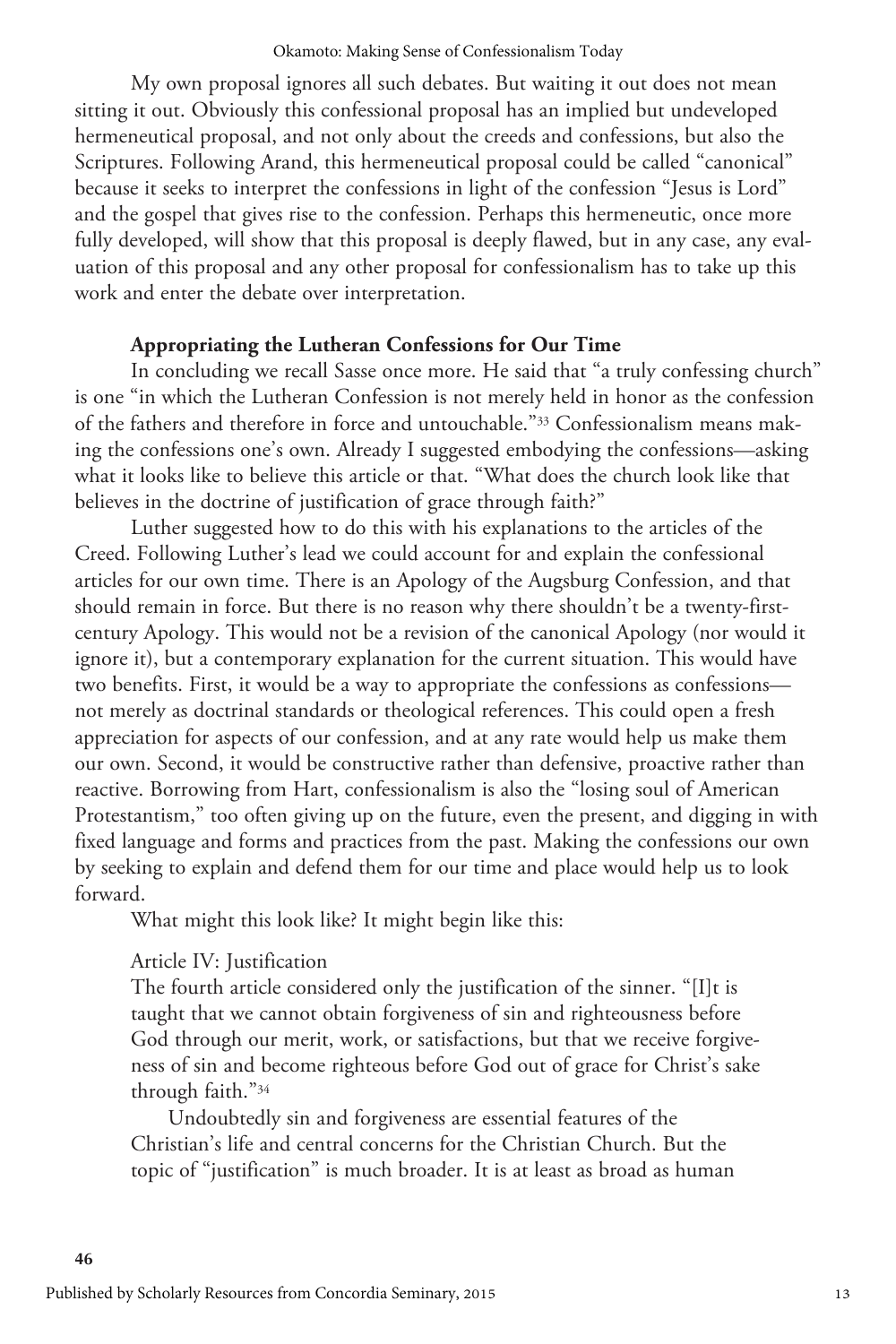experience. Everyone lives by judging and under judgment. Everyone wants to do right and have things done right and be done right by. Moreover, no one needs to be taught about justification. Every small child puts everything under judgment and comes to know that she is under judgment.

Since God is the creator, who made all things and governs all activity, he also subjects all things to his judgment. And for this reason, the Christian doctrine of justification rightly—is justified—in taking this into account. Moreover, in the present time, when God himself is subject to judgment and, so to speak, put to death, there may be much value in doing this. We should not neglect the justification of the sinner, but we are justified in putting it into its larger context, just as we should ask about what we are doing in this very article that justifies itself.

# **Endnotes**

1 D. G. Hart, *The Lost Soul of American Protestantism*, foreword by R. Laurence Moore (Lanham, MD: Rowman & Littlefield Publishers, 2002).

2 Richard John Neuhaus, *Catholic Matters: Confusion, Controversy, and the Splendor of Truth* (New York: Basic Books, 2006), 4.<br><sup>3</sup> Luther's Small Catechism with Explanation (Saint Louis: Concordia Publishing House, 2008).<br><sup>4</sup> Questions 19 and 94.<br><sup>5</sup> Question 118. I gladly acknowledge that the entire "Explanation" is undergo

revision. 6 "Sheilaism" comes from Robert N. Bellah et al, *Habits of the Heart* (Berkeley: University of California

Press, 1985), 235. 7 Hermann Sasse, "Confession (Confessionalism) and Theology In the Missouri Synod (1951)" in

*Scripture and the Church: Selected Essays of Hermann Sasse*, ed. Jeffrey J. Kloha and Ronald R. Feuerhahn, Concordia Seminary Monograph Series, no. 2. (St. Louis: Concordia Seminary Press, 1995).

<sup>9</sup> Ibid., 202. Emphasis original.<br><sup>10</sup> Ibid., 203.<br><sup>11</sup> Ibid., 205. Emphasis original. Sasse also observed: "Even in the churches of the Synodical Conference the confessions are now the undebatable or no longer debatable presuppositions of the church rather than the expression of the great consensus of faith." (205).

<sup>12</sup> Ibid., 220.<br><sup>13</sup> W[illiam] Arndt, "The Pertinency and Adequacy of the Lutheran Confessions," *Concordia Theological Monthly* 20 (1949): 674.

<sup>14</sup> See "Preface to the Book of Concord," 3, 16. See also FC Ep, Rule and Norm, 4 and FC SD, Rule and Norm, 5. Note also that the Formula refers to Lutheran churches as "churches of the Augsburg Confession" (FC SD, Rule and Norm, 2). English references to the creeds and Lutheran Confessions are taken from *The Book of Concord: The Confessions of the Evangelical Lutheran Church*, eds. Robert Kolb and Timothy J. Wengert (Minneapolis: Fortress Press, 2000). German and Latin references are taken from *Die Bekenntnisschriften der evangelisch-lutherischen Kirche*, 12th ed. (Göttingen: Vandenhoeck & Ruprecht, 1998), cited as BSLK.

<sup>15</sup> CA, "Conclusion of Part One," 1.<br><sup>16</sup> "Preface to the Book of Concord," 2. Emphasis added. This key expression, "the light of his holy gospel and his Word that alone grants salvation," is rendered in German as "das Licht seines heiligen Evangelii und alleinseligmachenden Worts" and in the Latin as "lucem evangelii et verbi sui (per quod solum veram salute accipimus)." BSLK 3. Cf. Irene Dingel, "The Preface of The Book of Concord as a Reflection of Sixteenth-Century Confessional Development," *Lutheran Quarterly* 15 (2001): 383–384. 17 On the confessional principle, see Charles Krauth, "The Confessional Principle of the Conservative

Reformation," in *The Conservative Reformation and Its Theology: As Represented in the Augsburg Confession* and in the